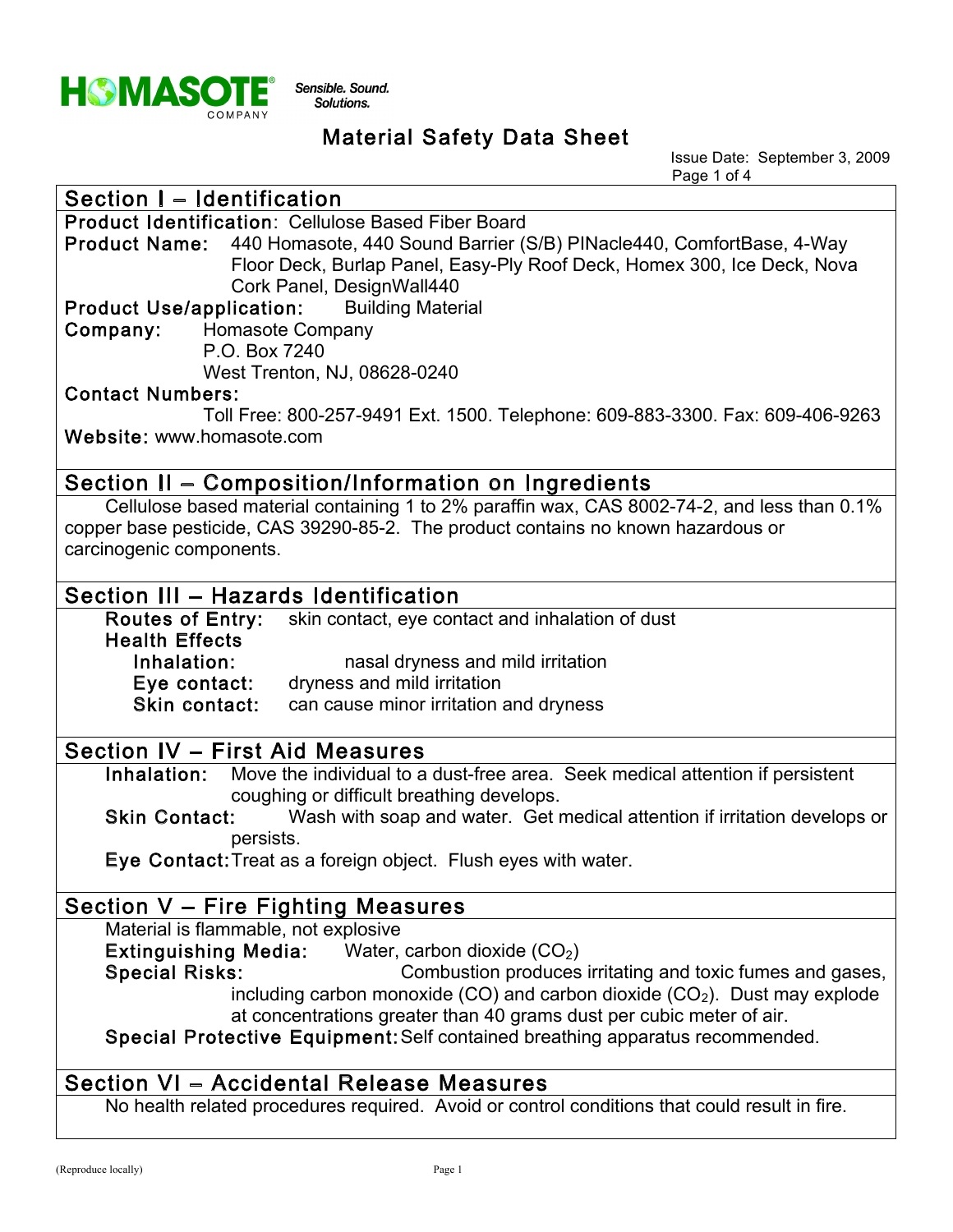

Issue Date: September 3, 2009 Page 2 of 4

| Section VII - Handling and Storage                                                                                            |  |  |  |
|-------------------------------------------------------------------------------------------------------------------------------|--|--|--|
| No health related procedures required. Avoid or control conditions that could result in fire.                                 |  |  |  |
|                                                                                                                               |  |  |  |
| Section VIII - Exposure Controls/Personal Protection                                                                          |  |  |  |
| Personal Protective Equipment: recommended for sanding, sawing, and other                                                     |  |  |  |
| machining                                                                                                                     |  |  |  |
| <b>Respiratory Protection:</b><br>dust mask and local exhaust<br><b>Eye Protection:</b><br>safety glasses                     |  |  |  |
| Hand Protection:<br>as required for mechanical operations                                                                     |  |  |  |
| Industrial Hygiene:<br>Follow normal work hygiene practices. No special practices                                             |  |  |  |
| required.                                                                                                                     |  |  |  |
|                                                                                                                               |  |  |  |
| Section IX - Physical and Chemical Properties                                                                                 |  |  |  |
| Form: solid board<br>Color: gray                                                                                              |  |  |  |
| $pH:$ na<br>Odor:<br>none                                                                                                     |  |  |  |
| Boiling Point: na<br>Melting Point: na                                                                                        |  |  |  |
| Ignition Temperature: 450°F<br>Flash Point: na<br>Density: $20$ to 30 lb/ft <sup>3</sup>                                      |  |  |  |
| Solubility in water: negligible<br>40 grams of dust per cubic meter air for cellulose dust<br><b>Explosion Limit - Lower:</b> |  |  |  |
| <b>Explosion Limit - Upper:</b><br>unknown                                                                                    |  |  |  |
|                                                                                                                               |  |  |  |
| Section X - Stability and Reactivity                                                                                          |  |  |  |
| Conditions to be Avoided: Conditions that could cause ignition or fire                                                        |  |  |  |
| Substance to be Avoided: none known                                                                                           |  |  |  |
| Hazardous Decomposition Product(s): Burning produces irritating and toxic smoke                                               |  |  |  |
| and fumes including paraffin wax fumes, carbon monoxide, and carbon dioxide.                                                  |  |  |  |
| Section XI - Toxicological Information                                                                                        |  |  |  |
| no known toxicological effects                                                                                                |  |  |  |
|                                                                                                                               |  |  |  |
| <b>Section XII - Ecological Information</b>                                                                                   |  |  |  |
| Significant ecotoxic effects are not expected.                                                                                |  |  |  |
|                                                                                                                               |  |  |  |
| <b>Section XIII - Disposal Considerations</b>                                                                                 |  |  |  |
| Dispose in accordance with local, state, federal, and provincial environmental regulations.                                   |  |  |  |
| Section XIV - Transportation Information                                                                                      |  |  |  |
| Road/Rail: not regulated by DOT                                                                                               |  |  |  |
|                                                                                                                               |  |  |  |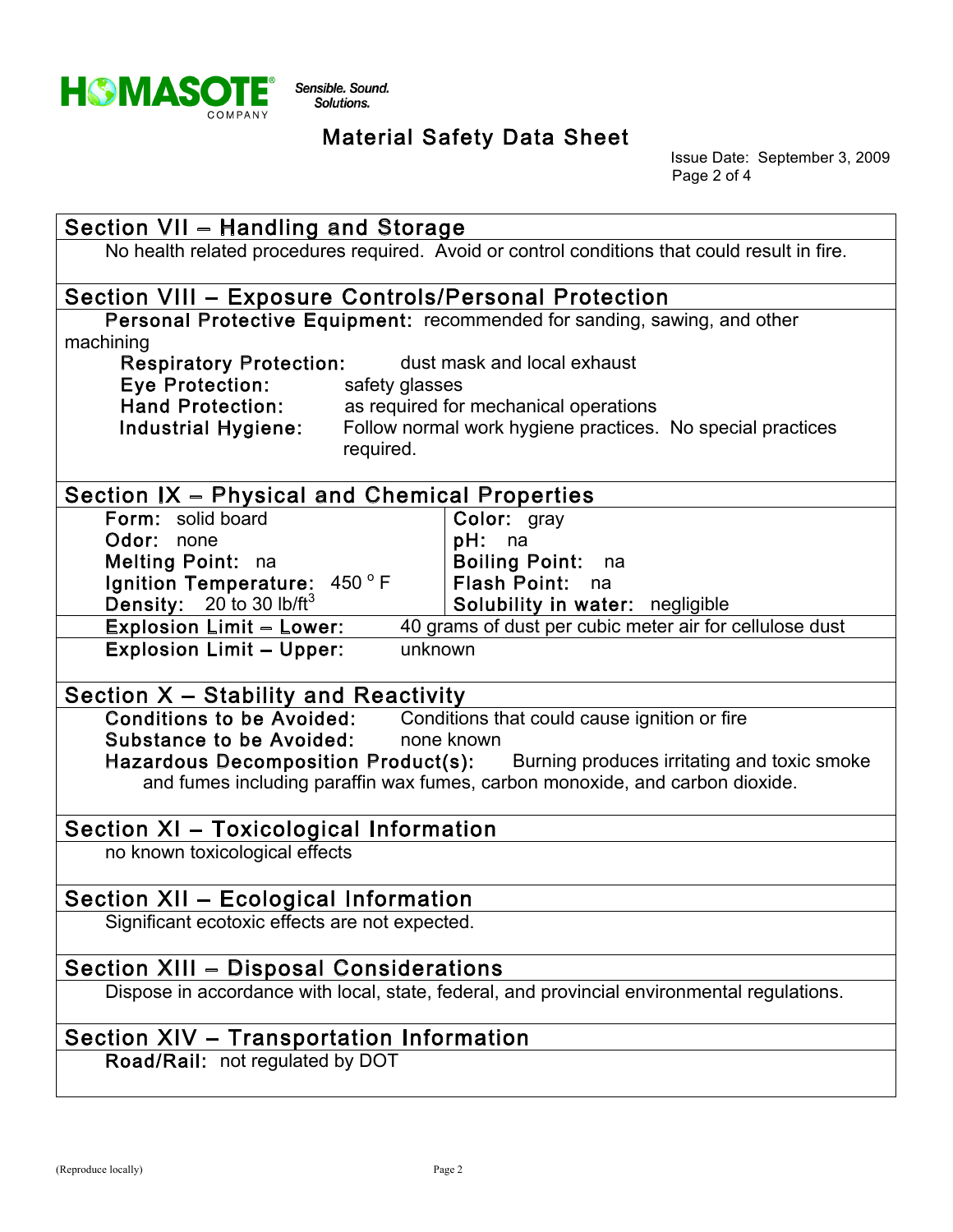

Issue Date: September 3, 2009 Page 3 of 4

### Section  $XV$  – Regulatory Information

 CERCLA: This product does not contain any chemicals subject to reporting as a CERCLA hazardous substance under 40 CFR 302.4

 EPCRA: This product does not contain any chemicals subject to reporting as a toxic chemical under EPCRA Section 313.

### CIS R(isk) Phrases:

- R 10: Flammable
- R 43: May cause sensitization by skin contact
- R 66: Repeated exposure may cause skin dryness or cracking

#### CIS S(afety) Phrases:

- S 15: Keep away from heat
- S 16: Keep away from sources of ignition
- S 17: Keep away from combustible material
- S 22: Do not breathe dust
- S 38: In case of insufficient ventilation, wear suitable respiratory equipment
- S 41: In case of fire, do not breathe fumes.

### Section XVI - Other Information

#### HMIS Ratings: Health

|  | slight hazard |
|--|---------------|
|  |               |
|  |               |

 Flammability 0 minimal hazard Reactivity 0 minimal hazard

| Safety Officer Telephone No:                   | 609-883-3300, X1188 |
|------------------------------------------------|---------------------|
| Safety Officer Fax No:                         | 609-530-1584        |
| Safety Officer 24hr Telephone No: 609-883-3300 |                     |

### List of Acronyms

| <b>ACGIH</b>             | American Conferences of Governmental Industrial Hygienists                                                          |
|--------------------------|---------------------------------------------------------------------------------------------------------------------|
| CAS(RN)<br><b>CERCLA</b> | <b>Chemical Abstracts (Registry Number)</b><br>Comprehensive Emergency Response, Compensation, and Liability<br>Act |
| <b>CIS</b>               | International Occupational Safety and Health Information Center                                                     |
| <b>EPCRA</b>             | <b>Emergency Planning and Community Right-to-Know Act</b>                                                           |
| <b>HMIS</b>              | Hazardous Materials Identification System                                                                           |
| <b>IARC</b>              | International Agency for Research on Cancer                                                                         |
| <b>IDLH</b>              | Immediately Dangerous to Life or Health (NIOSH)                                                                     |
| <b>NIOSH</b>             | National Institute for Occupational Safety and Health                                                               |
| <b>NTP</b>               | <b>National Toxicology Program</b>                                                                                  |
| <b>OSHA</b>              | Occupational Safety and Health Administration                                                                       |
| <b>PEL</b>               | <b>OSHA Permissible Exposure Limit</b>                                                                              |
| <b>TLV</b>               | Threshold Limit Values (Registered Trademark of ACGIH)                                                              |
| <b>TWA</b>               | <b>Time Weighted Average</b>                                                                                        |